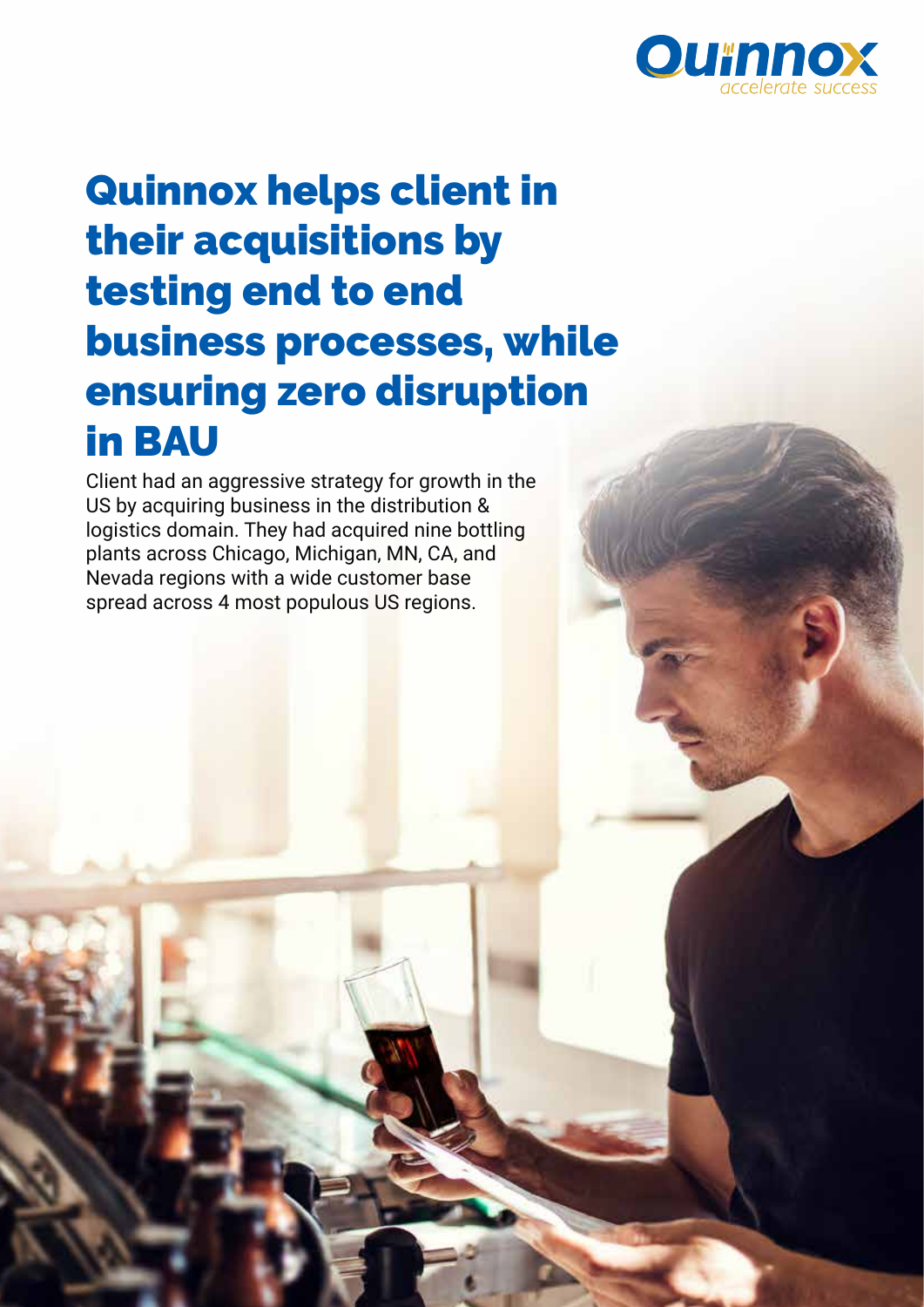## **Project Background**

The client needed a strategic QA partner, who had experience in the business & nuances of the beverage / bottling industry to test all the applications and business processes in the areas of:

#### **Manufacturing**

- Syrup batch verification process
- Order management Process
- Intelligent Pallet Labelling process
- Production process (Co2,Smart water and Hot fill)
- Production reports (material yield, production adherence, analysis reports)

#### **Demand Operations and Inventory Planning (DOIP)**

- Rollout the solution across its network of 50+ distribution centers & 9 bottling plants
- Inventory Reduction by Safety stock and Order cycle optimization.
- Supply chain cost optimization process
- OOS-Out of stock reduction
- Customer Service processes to ensure 100% customer service
- Demand Planning solution with higher forecast accuracy and consensus demand planning

#### **Plant Maintenance**

- On-time generation of preventive maintenance order
- Mapping of external refurbishment process
- Capacity planning functionality
- CO2 production process
- TECO Process Orders

#### **Warehouse Management**

- Order verification process (Non-SAP & SAP systems)
- Performing Warehouse Activities (Inventory availability)
- Processing of Shipment Orders (Planning, Picking, Packing, Staging, Loading)
- Delivery (Handheld, Visit list and settlement)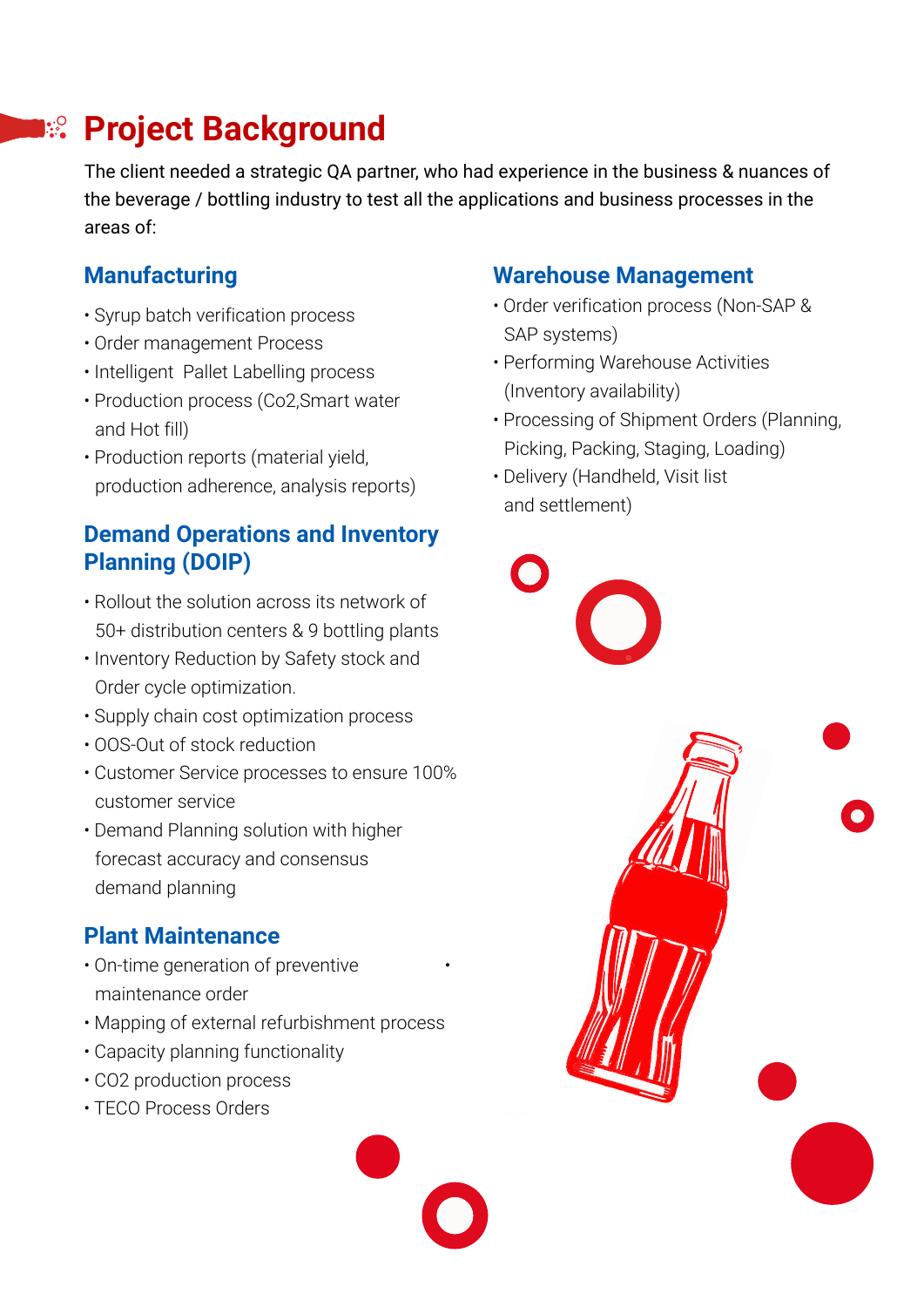### **Exagger Solution**

Quinnox team understood the business requirements and helped in creating and executing • test scripts for all the applications and processes in the areas mentioned above.

#### **Following are the activities performed by Quinnox:**

- Created and tested all the test scripts of Production Execution (PE), Plant Maintenance, Demand Operations and Inventory Planning solutions, and the master data keyed in from multiple applications as well as mass data changes due to the acquisitions
- Rolled out production execution solution as per the business need
- Identified the defects and fixed them with the CONA team
- Ensured 100% mapping of business processes related to PE and PM warehouse and distribution modules
- Suggested solutions in addition to the existing solution for Safety stock planning for the bottler to remove Bullwhip effect
- Helped implement the Demand Planning (DP) solution with consensus planning by creating forecast accuracy and Fidelity report to control the process
- Tested all the interfaces and provided 24X7 support with onsite and offshore model
- Leveraged the Quinnox Test Data Management system (QTDMS) to test the creation and updates of data keyed in via multiple applications
- Set up virtual labs from offshore with Handhelds, Mobiles, Tabs, Simulators for round the clock execution, ensuring test accomplishments with in the stipulated time for the data changes